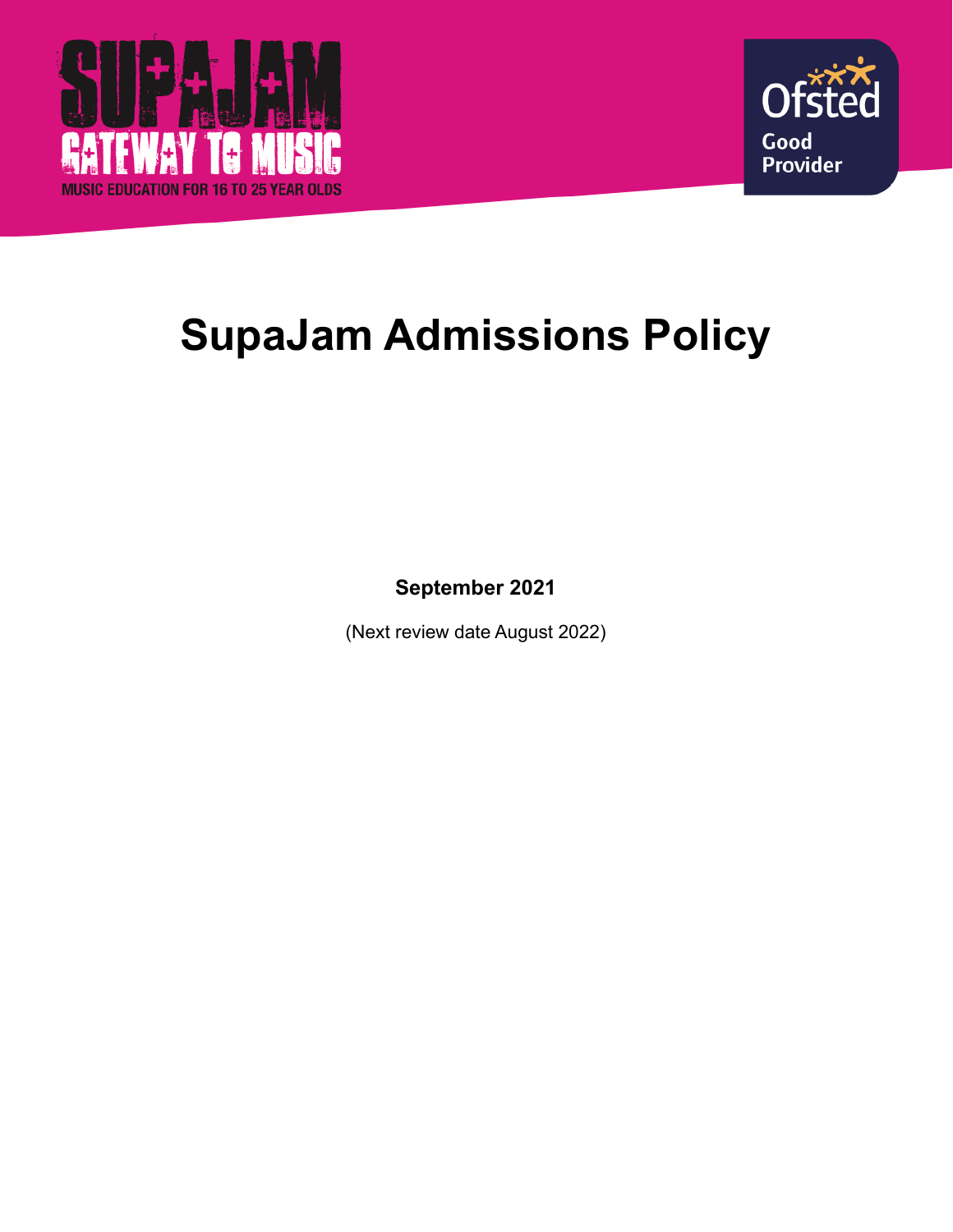This policy applies to all bases of SupaJam. Where specific restrictions or relevant information applies to a specific base, the policy will outline.

#### **Equality and Diversity:**

We welcome students from many different ethnic groups, backgrounds and creeds. Human rights and freedoms are respected but must be balanced with the lawful needs and rules of the SupaJam Education in Music and Media (SupaJam) community and the rights and freedoms of others. All candidates for admission will be treated equally, irrespective of their, or their parents', race, colour, language, religion, political or other opinions, national or social origin, association with a national minority, orientation, property, birth or other status.

## **Disability and Special Educational Needs:**

SupaJam has facilities for the disabled but will do all that is reasonable to comply with its legal and moral responsibilities under the Special Educational Needs and Disability Act 2001, The Children & Families Act 2014, SEND Code of Practice (January 2015) and Equalities Act 2010 to accommodate the needs of applicants who have disabilities for which, with reasonable adjustments, SupaJam can cater for adequately. SupaJam needs to be aware of any known disability or special educational need which may affect a young person's ability to take full advantage of the education provided at SupaJam. Parents or guardians of a young person who has any disability or special educational need should provide SupaJam with full written details at enrolment, or subsequently before accepting the offer of a place.

SupaJam this information is needed so that, in the case of any student with particular needs, we can assess those needs and consult with parents or guardians about the adjustments which can reasonably be made for the student. Similarly, if special educational needs or disability become apparent after admission, SupaJam will consult with parents about reasonable adjustments that may allow the student to continue at SupaJam, for more information please refer to SupaJam's SEN Policy.

The Swnaley Base is suitable for most learners including those with physical disabilities. The Canterbury Base is not suitable for students with physical disabilities. Please contact us for any specific questions, concerns or adaptations.

## **Age restrictions :**

All students without an Education, Health & Care Plan (EHCP) must be aged 16- 18 on the date that their course begins. Those students who are already 19 on the 31st August before the course commencing without an EHCP will not be able to enrol unless they agree to fund their place. Please contact us for any enquiries.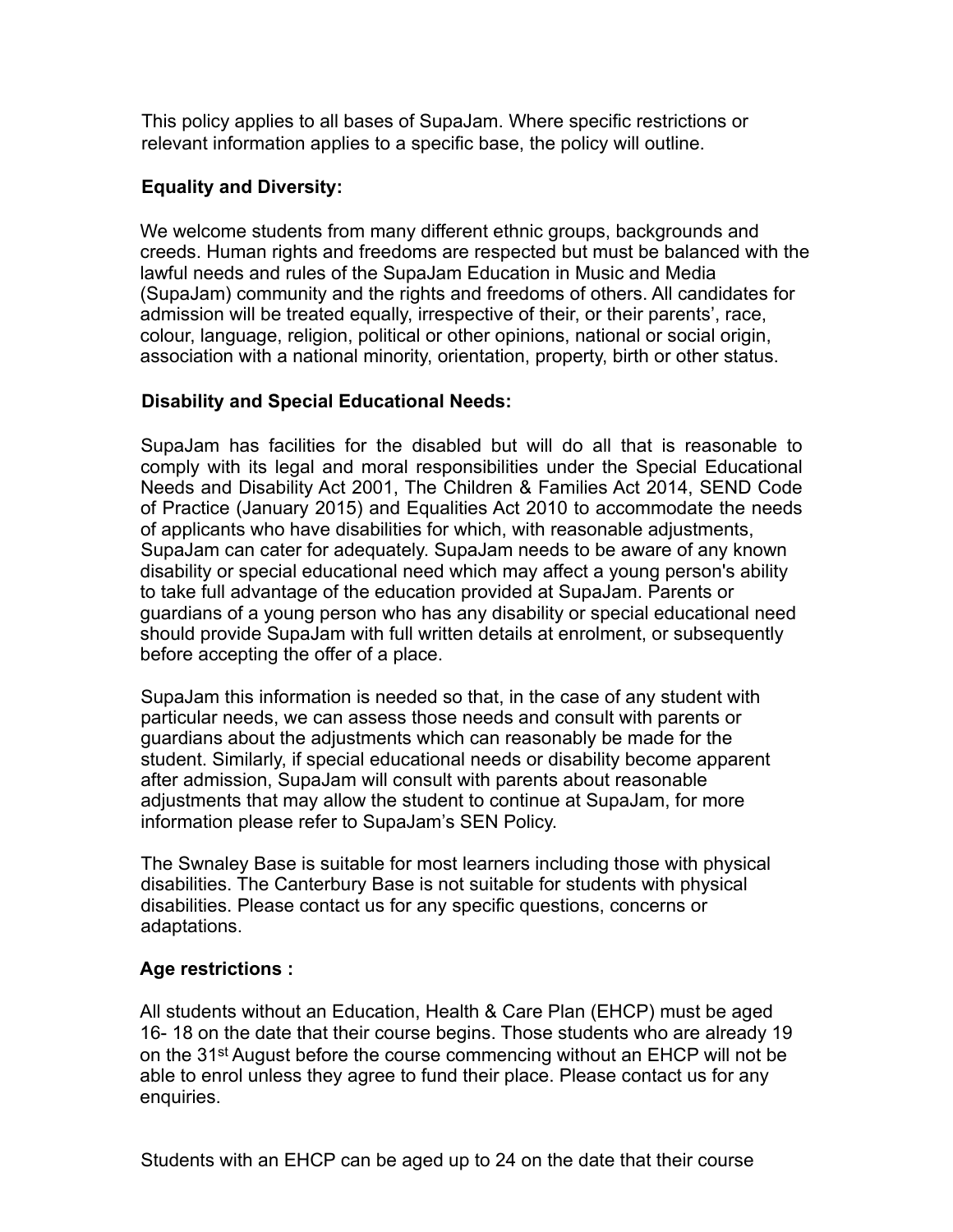begins. Students turning 25 in the academic year with an EHCP should be able to enrol subject to your local authority agreeing to the placement.

Note: All students with an ECHP should only be able to enrol once their local authority has consulted with SupaJam and has agreed to the placement. This is a requirement under the Children & Families Act 2014 and the SEND Code of Practice 2015.

### **Full Cohorts:**

SupaJam will always try to accommodate young people. However, in the event of over-subscription, the following criteria apply and students will be given priority of placement in the following order of priority:

- 1.Young people in Local Authority Care or Previously in Local Authority Care a 'looked after child' or a young person who was previously looked after but immediately after being looked after became subject to an adoption, child arrangements, or special guardianship order. A looked after child is a child who is (a) in the care of a local authority, or (b) being provided with accommodation by a local authority in the exercise of their social services functions (see the definition in Section 22(1) of the Children Act 1989)
- 2.Students who have an Education Health Care Plan up to the age of 25
- 3.Students aged 16-18 and not already in education, employment or training
- 4.Siblings of students already attending the college

#### **Enrolment process:**

Prior to enrolling on a course at SupaJam, prospective students should come along to scheduled open day/evening and/or attend an individual tour. This will give the student and their parents/carers/support network an opportunity to discuss individual needs. Any person can contact SupaJam to express an interest in the programmes we offer by either;

- Calling us at our Swnaley or Canterbury bases,
- Emailing the Director of SEND, Outreach & Operations,
- Contacting us through our website

A young person with and EHCP will have to have their paperwork sent to SupaJam through a formal consultation from their home local authority SEN team.

The Level 1 Diploma and Achieve Programme do not require any formal qualifications; however, students must be able to demonstrate the ability to complete work as independently as possible and should be working at least to Entry Level 3 English.